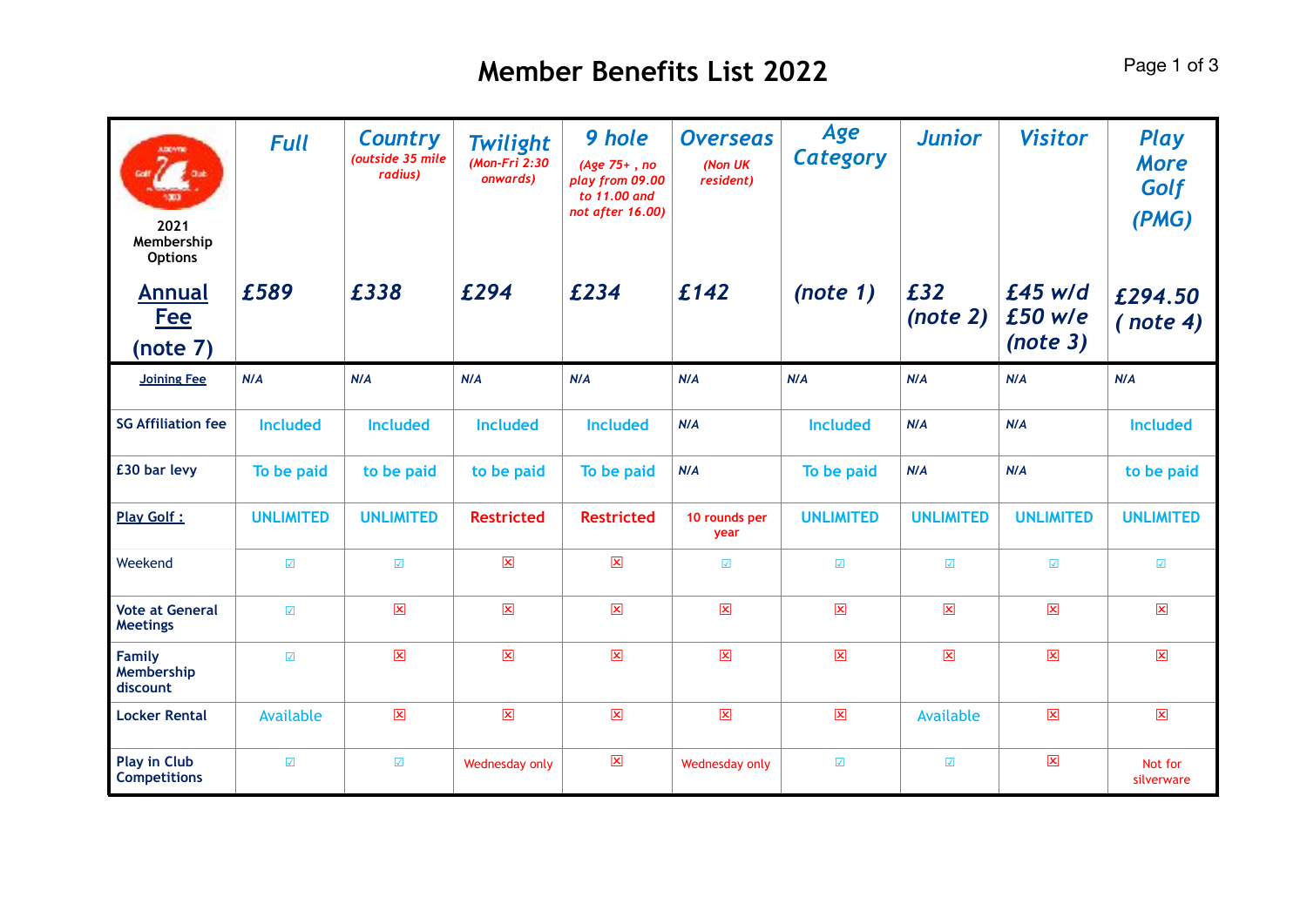## **Member Benefits List 2022** Page 2 of 3

|                                                         | <b>Full</b>              | <b>Country</b>                  | <b>Twilight</b>             | 9 hole                      | <b>Overseas</b>          | Age Cat.                 | <b>Junior</b>            | <b>Visitor</b>          | <b>PMG</b>               |
|---------------------------------------------------------|--------------------------|---------------------------------|-----------------------------|-----------------------------|--------------------------|--------------------------|--------------------------|-------------------------|--------------------------|
| <b>Play in Club</b><br>Championship                     | $\sqrt{ }$               | $\sqrt{ }$                      | $\boxed{\mathbf{x}}$        | $\overline{\mathbf{x}}$     | $\overline{\mathbf{x}}$  | $\sqrt{\phantom{a}}$     | $\sqrt{ }$               | $\overline{\mathbf{x}}$ | $\overline{\mathbf{x}}$  |
| <b>Guest Green fee</b><br>Rates (Note 6)                | $\sqrt{ }$               | $\sqrt{ }$                      | $\sqrt{ }$                  | $\overline{\mathbf{x}}$     | $\mathbf{\overline{x}}$  | $\overline{\checkmark}$  | Note 5                   | $\overline{\mathbf{x}}$ | Note 4                   |
| <b>Access to</b><br>reciprocal golf                     | $\overline{\mathcal{L}}$ | $\overline{\blacktriangledown}$ | $\overline{\mathbf{x}}$     | $\overline{\mathbf{x}}$     | $\overline{\mathbf{x}}$  | $\overline{\mathcal{L}}$ | $\overline{\mathcal{L}}$ | $\overline{\mathbf{x}}$ | $\overline{\mathbf{x}}$  |
| <b>Senior</b><br><b>Competitions</b><br>(Over 55)       | $\overline{\checkmark}$  | $\overline{\mathcal{L}}$        | $\boxed{\mathbf{x}}$        | $\boxed{\mathbf{x}}$        | $\mathbf{\overline{X}}$  | $\mathbf{\overline{x}}$  | $\mathbf{\overline{x}}$  | $\mathbf{\Sigma}$       | $\overline{\mathcal{L}}$ |
| <b>Silverware</b><br><b>Competitions</b>                | $\sqrt{ }$               | $\sqrt{ }$                      | $\boxed{\mathbf{x}}$        | $\boxed{\mathbf{x}}$        | $\mathbf{\overline{x}}$  | $\sqrt{\phantom{a}}$     | $\sqrt{ }$               | $\boxed{\mathbf{x}}$    | $\boxed{\mathbf{x}}$     |
| <b>Get an Official</b><br><b>CONGU Golf</b><br>Handicap | $\sqrt{ }$               | $\overline{\checkmark}$         | $\overline{\mathcal{L}}$    | $\boxed{\mathbf{x}}$        | $\overline{\mathcal{L}}$ | $\overline{\checkmark}$  | $\overline{\mathcal{L}}$ | $\pmb{\times}$          | $\sqrt{ }$               |
| <b>Bar Credit/</b><br><b>Discount</b>                   | $\sqrt{ }$               | $\sqrt{ }$                      | $\overline{\checkmark}$     | $\sqrt{ }$                  | $\mathbf{\overline{x}}$  | $\sqrt{\phantom{a}}$     | $\sqrt{ }$               | $\mathbf{\overline{x}}$ | $\sqrt{ }$               |
| <b>Monthly</b><br><b>Payment option</b>                 | $\sqrt{\phantom{a}}$     | $\overline{\mathcal{L}}$        | $\sqrt{ }$                  | $\sqrt{ }$                  | $\mathbf{\overline{x}}$  | $\overline{\mathcal{L}}$ | $\mathbf{\overline{x}}$  | $\mathbf{\Sigma}$       | $\overline{\mathcal{L}}$ |
| 3rd Party<br>Liability<br><b>Insurance Cover</b>        | $\sqrt{ }$               | $\sqrt{ }$                      | $\overline{\blacktriangle}$ | $\sqrt{ }$                  | $\overline{\mathcal{L}}$ | $\sqrt{\phantom{a}}$     | $\overline{\mathcal{L}}$ | $\mathbf{x}$            | $\sqrt{\phantom{a}}$     |
| <b>Scottish Golf</b><br>Card                            | $\overline{\mathcal{L}}$ | $\sqrt{ }$                      | $\sqrt{ }$                  | $\sqrt{ }$                  | $\sqrt{ }$               | $\overline{\mathcal{L}}$ | $\overline{\mathcal{L}}$ | $\pmb{\times}$          | $\sqrt{ }$               |
| <b>Discounted</b><br><b>Buggy Hire</b>                  | $\sqrt{ }$               | $\overline{\mathcal{L}}$        | $\sqrt{ }$                  | $\sqrt{2}$                  | $\sqrt{ }$               | $\sqrt{\phantom{a}}$     | $\sqrt{ }$               | $\mathbf{\Sigma}$       | $\sqrt{ }$               |
| Fun<br>competitions                                     | $\sqrt{ }$               | $\sqrt{ }$                      | $\sqrt{ }$                  | $\sqrt{\phantom{a}}$        | $\sqrt{ }$               | $\sqrt{\phantom{a}}$     | $\overline{\mathcal{L}}$ | $\boxed{\mathbf{x}}$    | $\sqrt{\phantom{a}}$     |
| <b>Social Events</b>                                    | $\sqrt{ }$               | $\sqrt{ }$                      | $\overline{\checkmark}$     | $\overline{\blacktriangle}$ | $\sqrt{ }$               | $\overline{\checkmark}$  | $\overline{\mathcal{L}}$ | $\pmb{\times}$          | $\sqrt{ }$               |